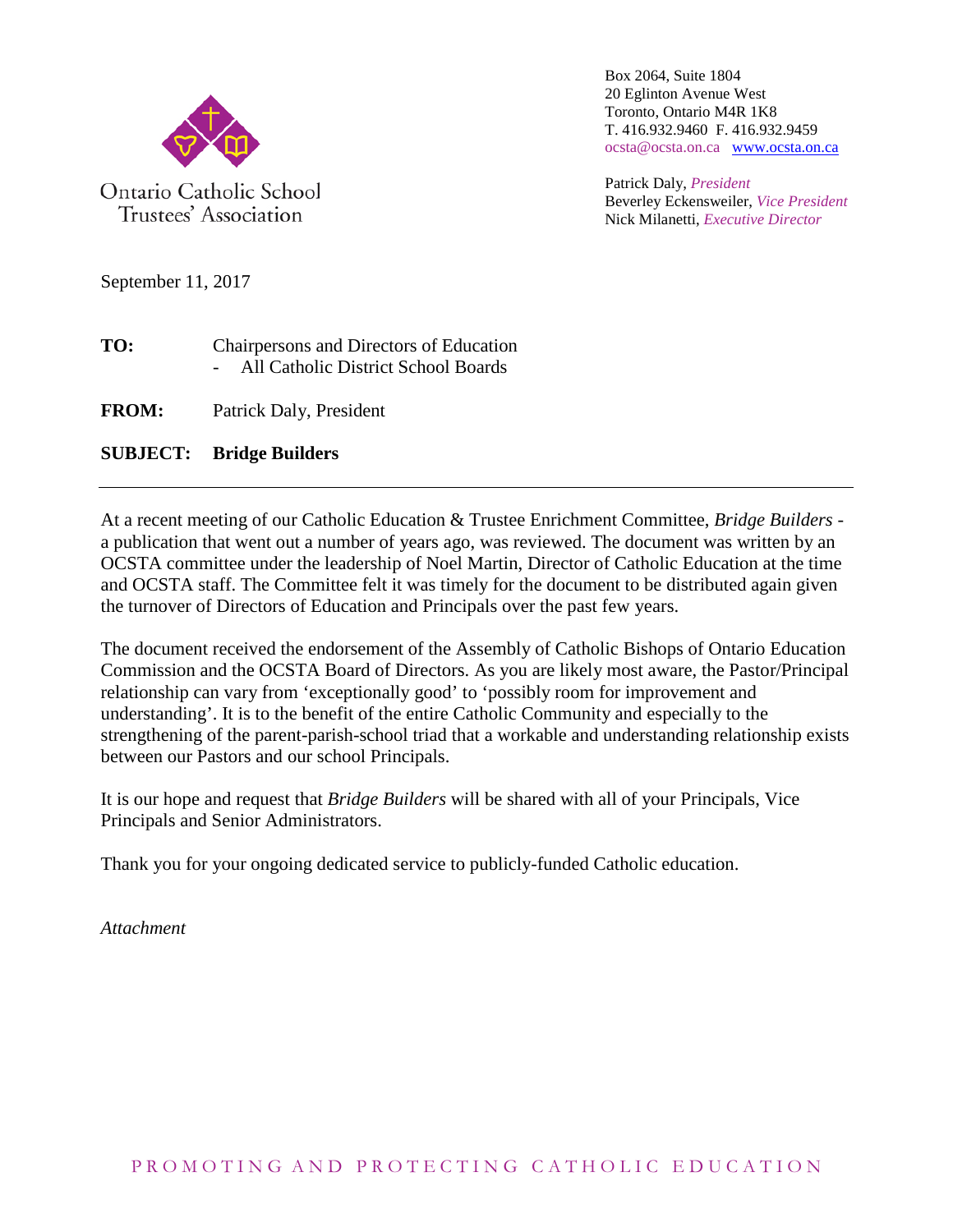

### **BRIDGE BUILDERS**

*I am the good shepherd. I know my own and my own know me.*" – John 10: 11

The title of this document*, 'bridge builders'* owes its name to a Latin word *'Pontifex',* which translates into English as *'Bridge Builder.'* Dating from Roman times, it is a title ascribed to a person or persons who try to build a link to the sacred. Today, our Holy Father, Pope Francis bears the title of Pontifex Maximus – the Greatest Bridge Builder. Aside from those who really are involved in the construction of physical bridges, the term, *bridge builder'* is used to describe those persons who reach out to each other in the promotion of a common cause.

### *Introduction*

In publicly-funded Catholic Education in the Province of Ontario three vital components converge – the home, the parish and the school. Each component has its own particular function but find a unifying common factor in the person of the child/parishioner/student. This person is a unique child of God who is entrusted to be nurtured in body, soul, spirit and mind by parent, teacher, priest and principal. We speak of the triad of home, parish and school and their convergent and divergent responsibilities relative to this person. Home, parish and school each must play a vital role in the physical, social, moral, intellectual and spiritual development of this human person.

### *Purpose*

OCSTA examined one particular aspect of the home-parish-school triad, namely, the relationship between the parish and the Catholic school and specifically the relationship between the pastor of the local parish and the local Catholic school principal. This relationship is deemed to be of a very critical nature because it can very much establish a dynamic cohesion of common interest in the education of the growing student. In conjunction with the student's parents and teachers, the local pastor and the school principal complement the total educational growth of the child in a specifically Catholic context.

Catholic Education is not confined to the school. Catholic education begins in the home, is nourished by the Eucharist and Sacraments and the life of the parish, and is sustained and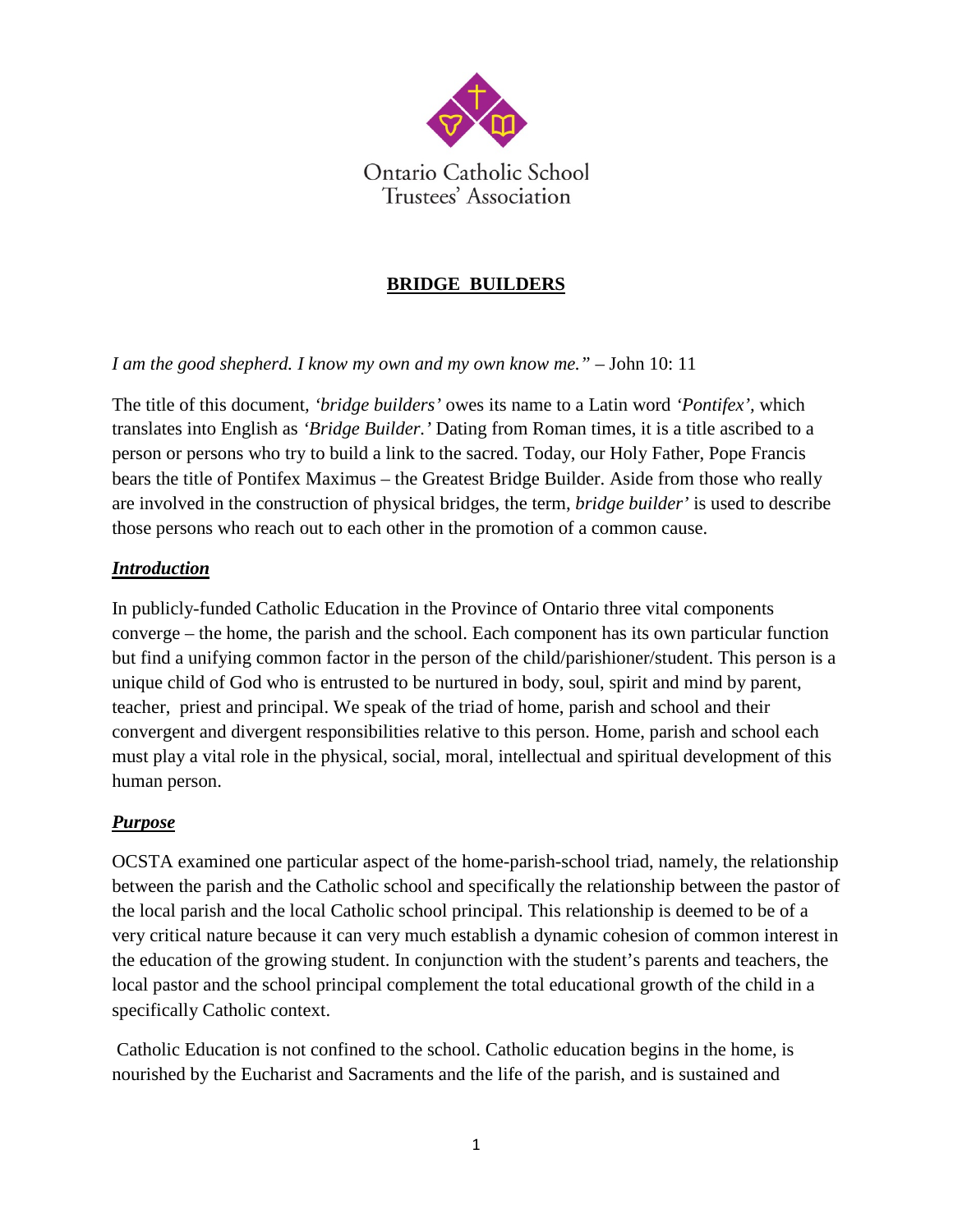grounded in the school. Catholic education is intended as a mutually supportive partnership within the specific and respective responsibilities of each partner.

The *Enduring Gift* of publicly-funded Catholic Education is a community experience. Home, parish and school play a crucial role within their distinct and respective responsibilities. It is recognized that in the parish and the Catholic school, the common factor that involves us all in this noble enterprise is the child/student. Fortunately, we are not alone in this joint enterprise. The Holy Spirit is always with us.

# *Current Realities*

Since 1984 there have been significant changes in Catholic parishes and schools because of geography, density, demographics and ethnicity. Society has become profoundly secular The cultural context has changed. Generational differences exist among parents, students, teachers, pastors and administrators. Since the extension of funding to Catholic Secondary Schools and the legislation that established that funding, non-Catholic students can access our Catholic secondary schools, and in some Catholic schools the numbers of these students are significant.

Although Catholic schools are guaranteed by constitutional law, funding of such schools requires adherence to the regulations of the Ministry of Education. The publicly-funded Catholic school operates under the Education Act of the province of Ontario and while the curriculum is mandated by the Ministry of Education, in a Catholic school it is infused by gospel values and delivered by Catholic teachers who are trained and supported for this mission. Beyond their duties as school principals, Catholic principals are called to be the spiritual leaders of their schools.

# *The Nature of Leadership*

Leadership at the school and parish level is subject to constant change. It is in the nature of the position of both principal and pastor that it is transitory. The local Bishop makes parish changes; the Director of Education through the local Superintendent authorizes principal moves. During their time in the Catholic school system, which may be as much as fourteen years, students are very likely to experience several changes in pastors and principals. Differing personalities and leadership models can affect the dynamic of the pastor-principal relationship. These changes, made by bishops and directors, have considerable impact on the parish-school relationship.

Throughout its history, the Catholic Church has emphasised the importance of providing leadership in the field of education. Catholic education is an integral part of the mission of the Church. Evangelization is at the core of the mission of the Catholic school. The infusion of gospel values is filtered through all the practices of the school. Catholic schools continue the mission of the Church in bringing the Good News to all people.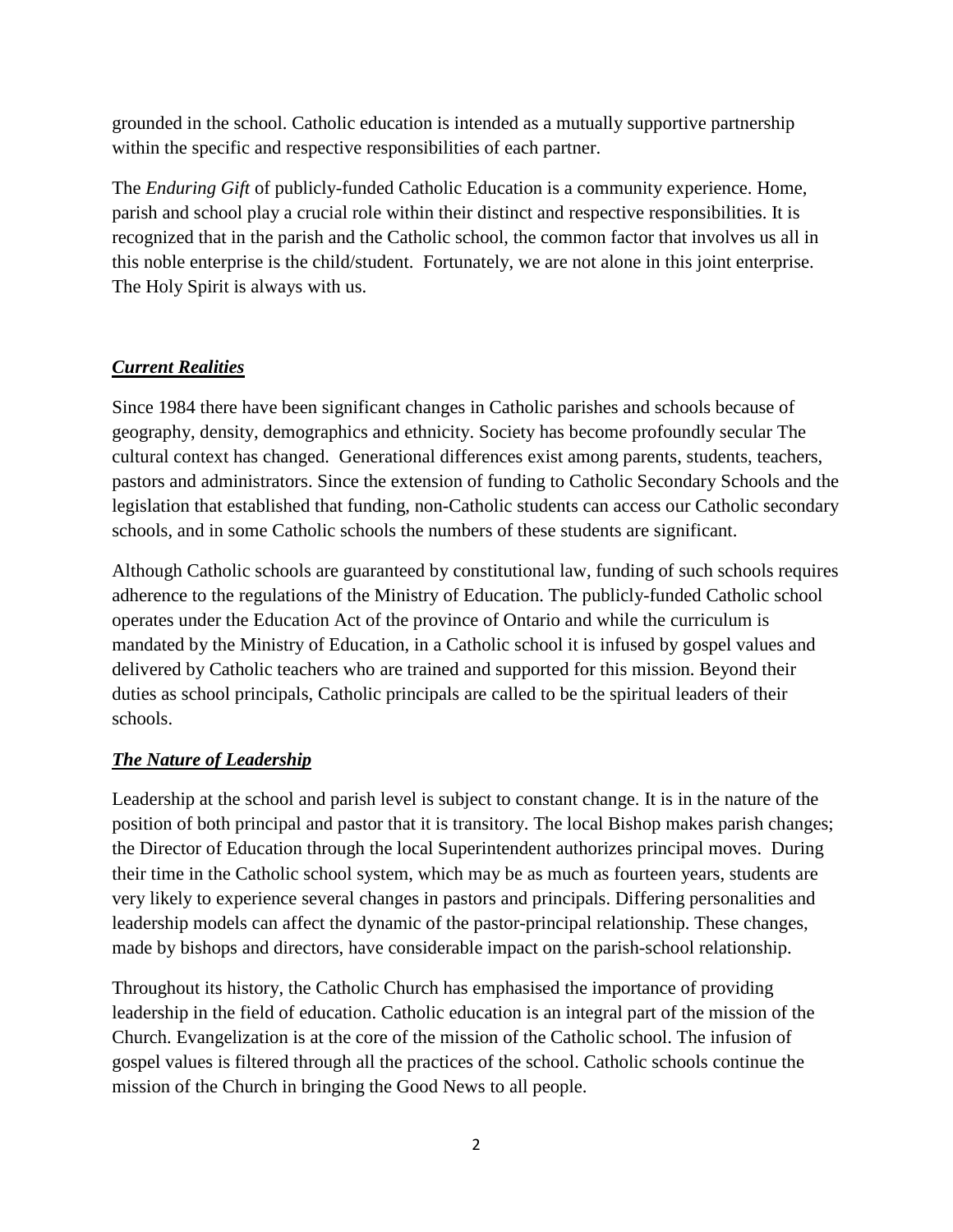The consent of the responses from all the Catholic education partners to the OCSTA White Paper was a powerful affirmation of the importance of the Pastor-Principal relationship in the context of publicly-funded Catholic Education. Given the fact that the duties of a pastor or a principal in today's society is demanding, stressful and time-consuming, somehow time and opportunity must be created to establish and consolidate a working relationship between pastor and principal.

Ontario is a vast province ranging from large urban areas to small towns and villages, to wide open spaces where distance and weather play a critical role. There are urban parishes with numerous Catholic schools within its parish boundaries, and there are schools which draw students from several parishes. It is recognized that a single model for a working relationship will not fit all!

# *This Moment of Promise*

In their singularly significant Pastoral Letter on Catholic Education in Ontario, *This Moment of Promise,* the Bishops of Ontario say to pastors –*Through your priestly ministry, the sacramental life of the Church can signify and make present the mysteries of faith which gather together and sustain a Catholic educational community.* To principals the Bishops address these words –*As no one else, you who are principals and vice-principals have a unique opportunity to create the character of your school. The life, the values, and the feeling of each school derive in large part from your commitment to your staff, to your students and to the gospel.*

*This Moment of Promise* wisely recognizes that the challenges we face in Catholic Education are shared by all. It recognizes that tension and difficulty will beset us and that cooperation does not exclude disagreements and even honest conflicts of opinion. *However, it does imply that we engage each other as Christians, as partners and not as adversaries*. [*Page 32*]

In their follow-up document in 1993 *– Fulfilling the Promise,* the Bishops state that the leadership of Catholic school administrators should be marked by, 'a *deep commitment to evangelization and life-long faith development'* and '*an openness to collaboration with the clergy.'* The Bishops conclude with these words : *As your bishops, we are so very grateful for all that you do, and want to assist you in any way we can. You have our prayers, and our commitment to work with you in our common mission for the children and your people in our schools.*

# *Building the Pastor, Principal Relationship*

Recognizing the multiple variations and situations that attend Pastor-Principal relationships throughout Ontario, and welcoming the humanity and varying gifts of all those involved in this magnificent enterprise called Catholic Education, the following items of understanding may be viewed as self-evident.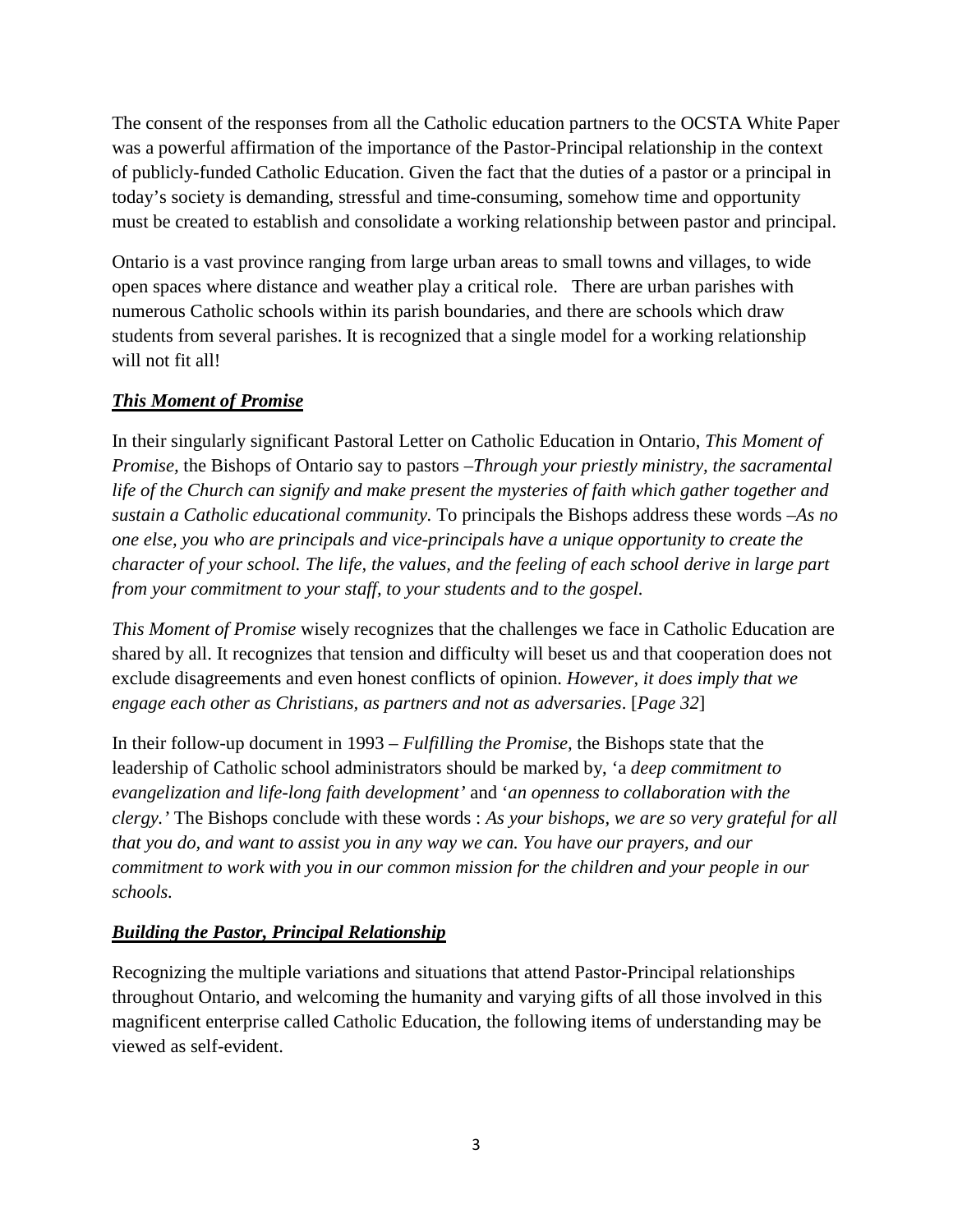- \* Is there a mutual understanding as to the reality of the nature of the very secular society in which both parish and Catholic school exist, and the challenges which that reality poses for both institutions? The secular culture challenges both the Church we want to be and the Catholic education we want to do.
- \* A mutual agreement that publicly-funded Catholic Education is an enduring gift
- A mutual recognition that a working Pastor-Principal relationship is desirable
- A mutual recognition that such a working relationship is possible
- A mutual recognition that each is competent in their particular responsibility
- A mutual recognition that both are involved in the work of evangelization
- A reciprocal understanding by the partners that both work from differing yearly calendars – the Liturgical calendar and the school year calendar
- A mutual agreement that, being human, the possibilities of difference of opinion may arise
- A mutual agreement that both cooperation and understanding are very beneficial.

#### *Bishops and Directors of Education*

Critical to the success of the Pastor-Principal relationship is the support and the importance that is ascribed to the relationship by the local Bishop and the local Director of Education. This may be as simple as a yearly letter to principals and pastors emphasizing their expectation that the relationship be considered important to them. However, flexibility as to time and place is to be understood with recognition that 'one size will not fit all.' Scheduled meetings between the local Ordinary and the Director(s) of Education are highly recommended. The ultimate responsibility for an effective pastor/principal relationship rests with the local Ordinary and the local Director of Education, but the reality is, that given the responsibilities that rest on those shoulders, it may be sufficient that they clearly articulate the importance in which they hold the relationship, and stipulate that it be a recurring agenda item when they meet. Bishops and Directors can give direction and support, but Bishops and Directors cannot be expected to monitor every local scene. Bishops generally enjoy a good relationship with Trustees which may be a model for the pastor-principal relationship.

Given the very varied difference in size among dioceses and school boards, the responsibility may possibly need to be delegated to Associate Bishops and local Superintendents. The interest and involvement of the Bishop and Director gives credibility and importance to the relationship. Being human, there is no expectation that each relationship will be a mirror-image of another.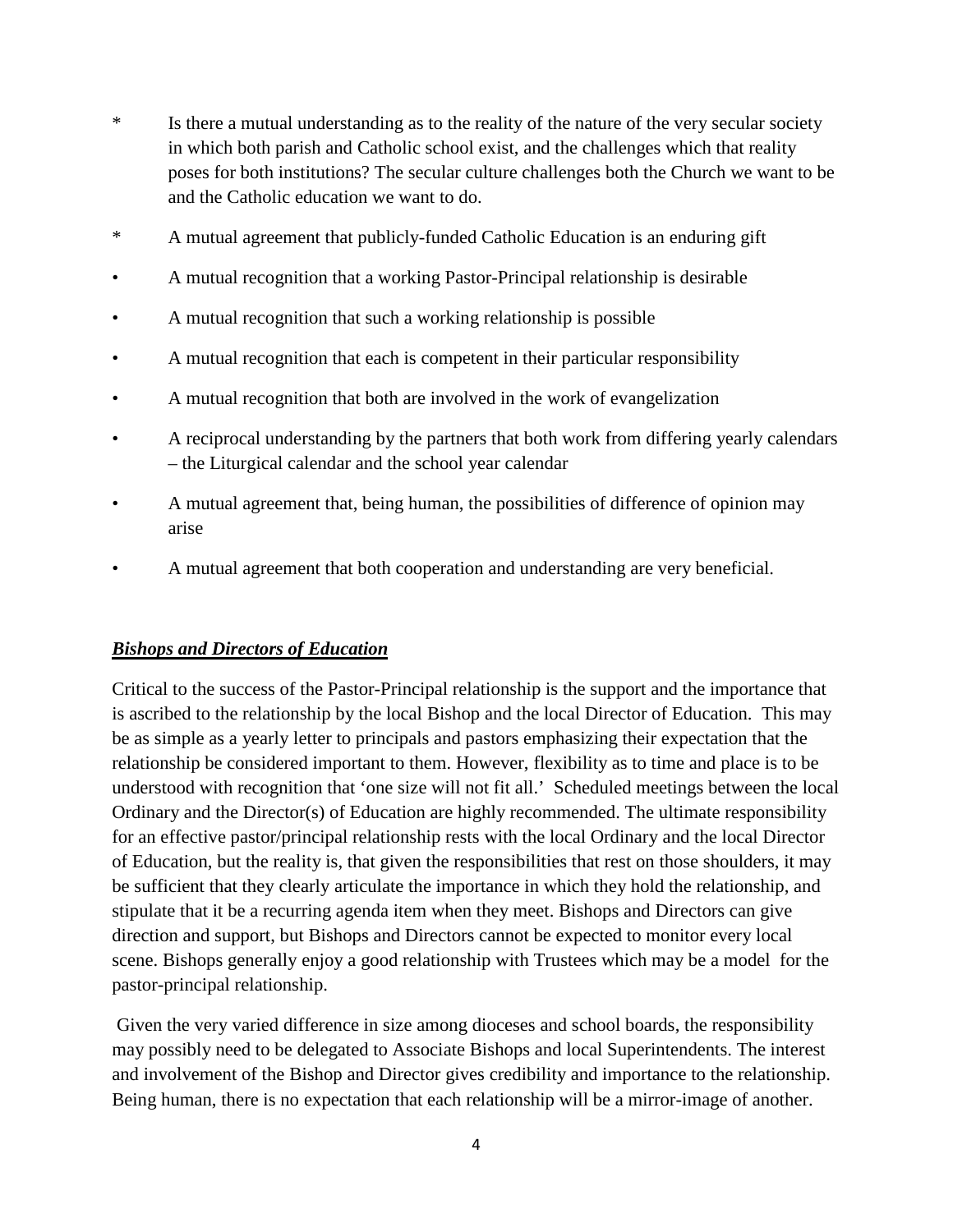The personalities and comfort level of each participant will determine the nature of the relationship. The important factor is that there is a working relationship.

### *Pastor and Principal*

It is important that an initial meeting of pastor and principal happen in an atmosphere of hospitality and welcoming. The sharing of a cup of coffee or a meal may help to establish an atmosphere of mutual understanding. This may be very helpful in dealing with subsequent challenges should they arise. As previously indicated, the Liturgical Year and the School Year do not coincide. However, for students, parents and school staff, the First Tuesday in September is a very significant date – a new school year is beginning. For the parish, the First Sunday in Advent heralds in a new Liturgical Year and its importance in the life of the Church. The 'beginnings', for both school and parish are not isolates but are an integral part of the yearly cycle of a Catholic community.

# *The Role of the Teacher*

Important as the relationship between the pastor and the principal may be, a central figure in the entire educational enterprise is the classroom teacher. More than principal, pastor or even parent, the teacher's interactions with students, and the learning process, in which they are involved, is at the very heart of education. Be it Junior Kindergarten or Grade 8, or high school, a visit by the local pastor to that classroom establishes a solid manifestation of the home, parish, school link in Catholic Education. The teacher and the pastor seen together, establish a visible link as to the convergence of their individual missions.

### *Secondary Schools*

The situation in Catholic Secondary schools is significantly different from that of an elementary school. A Catholic secondary school, though it is geographically located within the boundaries of a specific parish, will draw students from several parishes. Secondly, since the passing of Bill 30 students who are not Catholic may access a Catholic secondary school for admission. Several Catholic secondary schools, particularly in urban areas, have a significantly high percentage of non-Catholic students. These students are welcomed as part of a Catholic school community and the legitimate demands of their religious practices are respected. Thirdly, Catholic secondary schools may have the services of a chaplaincy leader and/or a chaplaincy team, whom the principal may delegate to be the contact person with the local pastor or pastors. Historically, this relationship, and the role of the chaplaincy team leader, has proven to be effective in maintaining a mutually supportive connection with the local parish or parishes .Both participate in the evangelizing mission of the Church.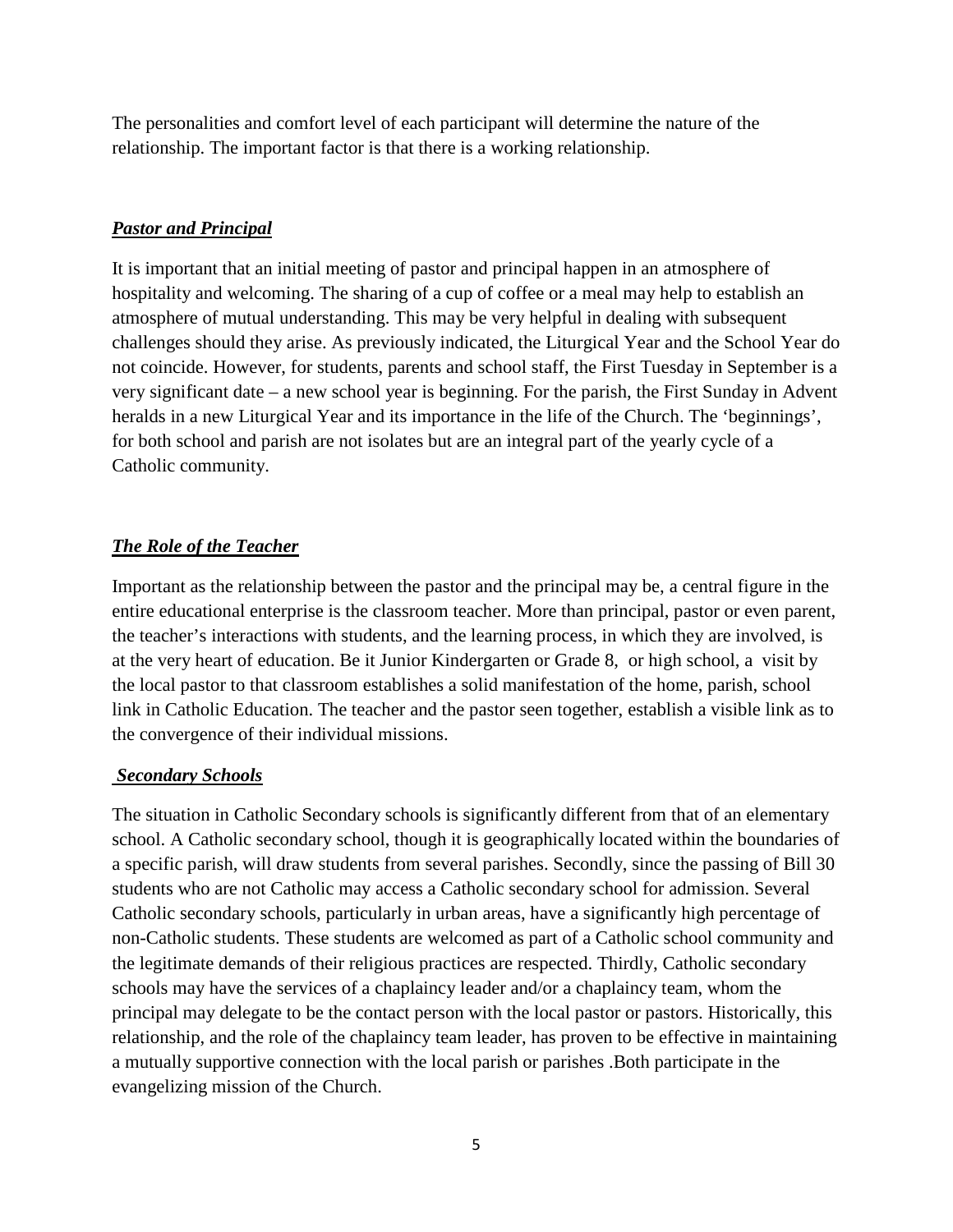#### *Moving to Implementation*

Since both parish and Catholic school share, with parents, in the ongoing evangelization of that most precious gift – children, a workable simple implementation plan at the Board/Diocese level, and the local parish/school level is desirable. Since this is dealing with human relationships and personalities, allowance is needed to be made for local conditions. Many elements go to the framing of relationships, not the least of which is the personalities of the individuals involved. There may be occasions where a resolution of local differences may require some external help However, there must be opportunities for the parties to dialogue. Patience and prayer will eventually contribute to a working reality

#### • Getting to know you

Pastors and Principals may not be aware that a new person has been appointed to the school or the parish. The borders of either the parish or the school are unlikely to be coterminous. When a pastor is newly appointed, then a courtesy call from the local principal(s) welcoming him to the parish makes the initial contact. Conversely, if the principal is newly appointed to the school, the pastor may wish to make the initial contact of welcome. The location of these meetings should vary between school and parish. As we observed above, hospitality creates a tremendous opportunity to share meaningful conversation about the students and families within the larger community.

### • Setting an agenda

Having made an initial meeting, it is critical for both to create an agenda that covers events for the upcoming year. It is important that both realize that the yearly calendars do not coincide. The Church year calendar begins on the First Sunday in Advent; the school calendar begins on the first Tuesday in September. For Catholic elementary schools, one of the most critical events of the year is the preparation of students for the reception of the Sacraments of Reconciliation, Eucharist and Confirmation. This preparation involves home, parish and school. Since the Sacraments rightly belong with the parish, the ultimate responsibility for preparation rests there. However, the Religious Education curriculum in the Catholic elementary school at specific grade levels covers material relevant to the preparation of the specific Sacraments. Parish and school should complement each other in this preparation, cognizant of the distinctive role of each partner. The role of the school and of differing personnel within the school at the actual celebration of the Sacraments should be clearly outlined.

### • *Deanery/Regional Meetings*

Contemporary experience has demonstrated that some mutual understanding and the discussion of shared topics of possible cooperation or conflict, may be achieved at either Deanery meetings established by the local Ordinary, or regional meetings called by the regional Superintendent of Education. These meetings may afford an opportunity to